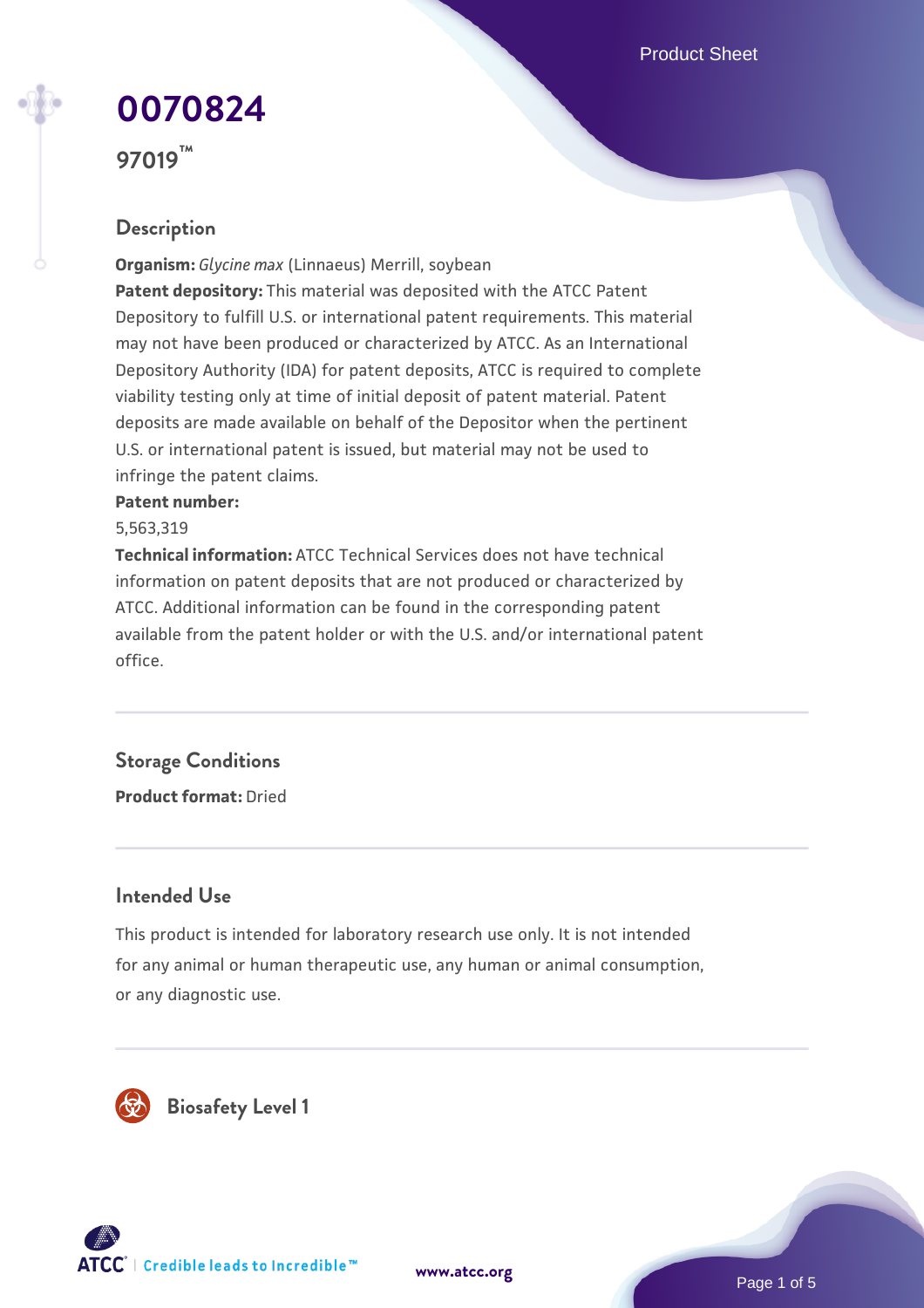ATCC determines the biosafety level of a material based on our risk assessment as guided by the current edition of *Biosafety in Microbiological and Biomedical Laboratories (BMBL)*, U.S. Department of Health and Human Services. It is your responsibility to understand the hazards associated with the material per your organization's policies and procedures as well as any other applicable regulations as enforced by your local or national agencies.

#### **Certificate of Analysis**

For batch-specific test results, refer to the applicable certificate of analysis that can be found at www.atcc.org.

#### **Notes**

Soybean cultivar Maturity group: II Adapted to midwestern USA Seed content: 36.7% protein, 17.8% oil yield: approximately 60 bushels/acre resistant to: brown stem rot

#### **Material Citation**

If use of this material results in a scientific publication, please cite the material in the following manner: 0070824 (ATCC 97019)

#### **References**

References and other information relating to this material are available at



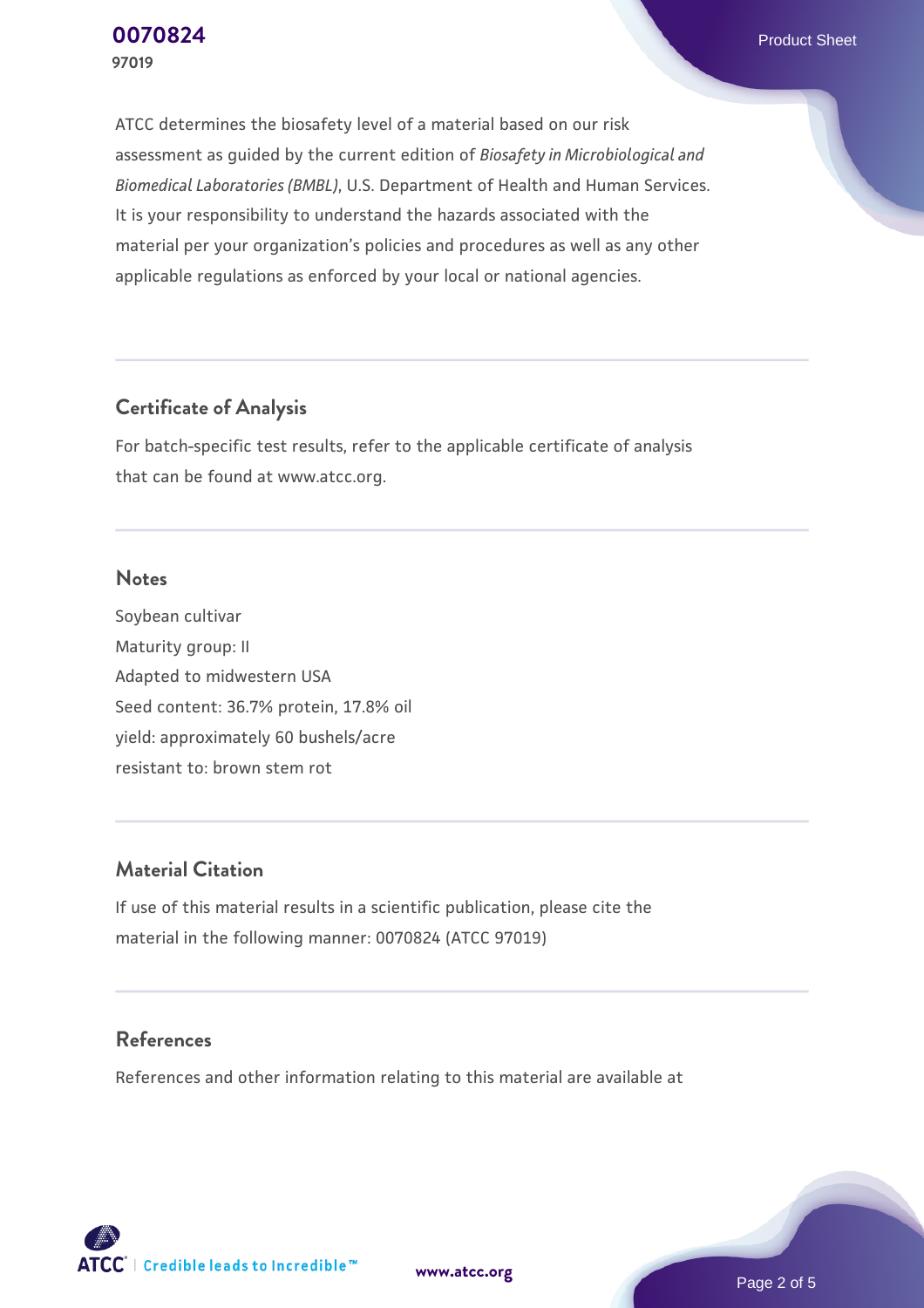**[0070824](https://www.atcc.org/products/97019)** Product Sheet **97019**

www.atcc.org.

#### **Warranty**

The product is provided 'AS IS' and the viability of ATCC® products is warranted for 30 days from the date of shipment, provided that the customer has stored and handled the product according to the information included on the product information sheet, website, and Certificate of Analysis. For living cultures, ATCC lists the media formulation and reagents that have been found to be effective for the product. While other unspecified media and reagents may also produce satisfactory results, a change in the ATCC and/or depositor-recommended protocols may affect the recovery, growth, and/or function of the product. If an alternative medium formulation or reagent is used, the ATCC warranty for viability is no longer valid. Except as expressly set forth herein, no other warranties of any kind are provided, express or implied, including, but not limited to, any implied warranties of merchantability, fitness for a particular purpose, manufacture according to cGMP standards, typicality, safety, accuracy, and/or noninfringement.

#### **Disclaimers**

This product is intended for laboratory research use only. It is not intended for any animal or human therapeutic use, any human or animal consumption, or any diagnostic use. Any proposed commercial use is prohibited without a license from ATCC.

While ATCC uses reasonable efforts to include accurate and up-to-date information on this product sheet, ATCC makes no warranties or representations as to its accuracy. Citations from scientific literature and patents are provided for informational purposes only. ATCC does not warrant that such information has been confirmed to be accurate or complete and



**[www.atcc.org](http://www.atcc.org)**

Page 3 of 5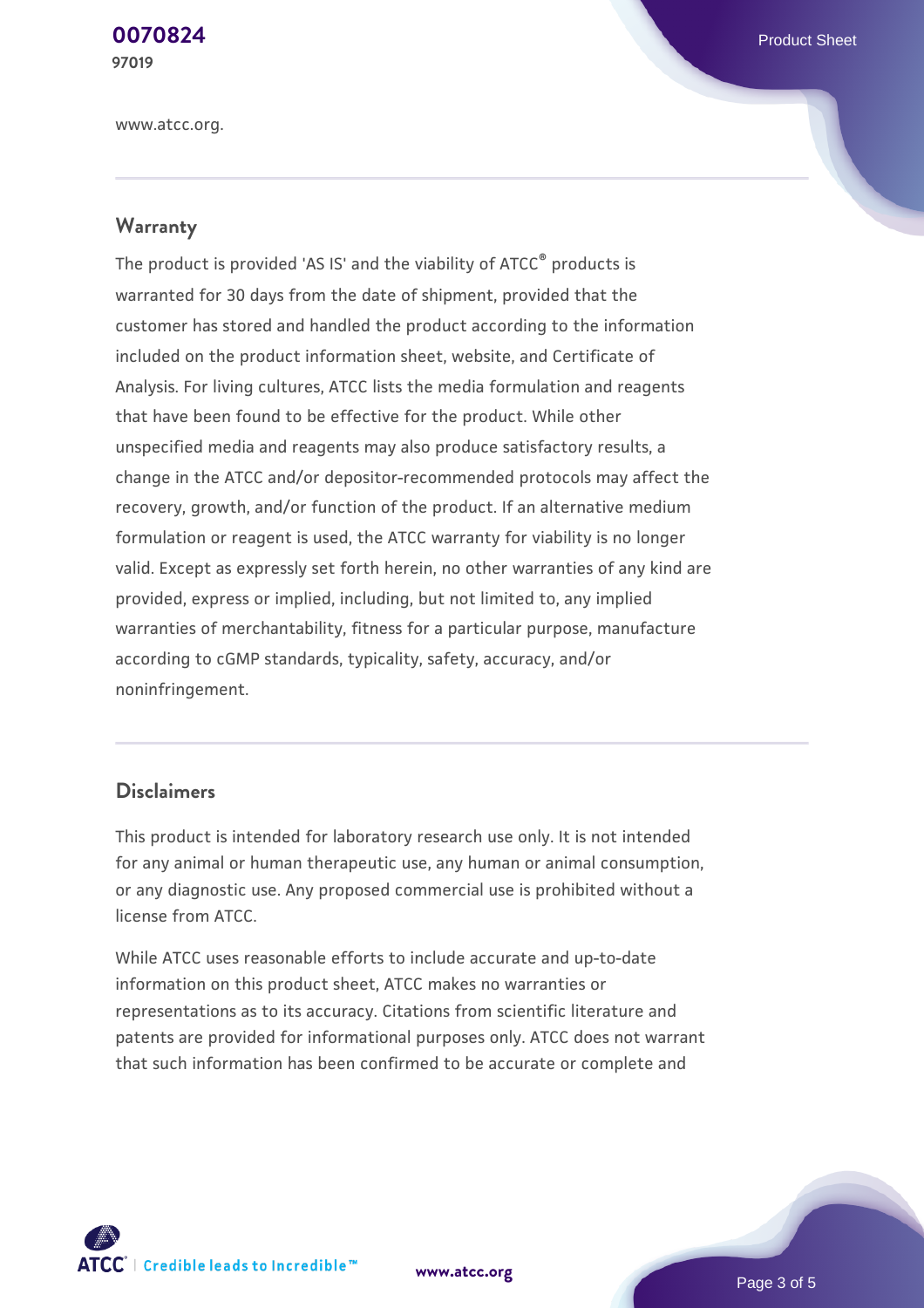the customer bears the sole responsibility of confirming the accuracy and completeness of any such information.

This product is sent on the condition that the customer is responsible for and assumes all risk and responsibility in connection with the receipt, handling, storage, disposal, and use of the ATCC product including without limitation taking all appropriate safety and handling precautions to minimize health or environmental risk. As a condition of receiving the material, the customer agrees that any activity undertaken with the ATCC product and any progeny or modifications will be conducted in compliance with all applicable laws, regulations, and guidelines. This product is provided 'AS IS' with no representations or warranties whatsoever except as expressly set forth herein and in no event shall ATCC, its parents, subsidiaries, directors, officers, agents, employees, assigns, successors, and affiliates be liable for indirect, special, incidental, or consequential damages of any kind in connection with or arising out of the customer's use of the product. While reasonable effort is made to ensure authenticity and reliability of materials on deposit, ATCC is not liable for damages arising from the misidentification or misrepresentation of such materials.

Please see the material transfer agreement (MTA) for further details regarding the use of this product. The MTA is available at www.atcc.org.

This material is cited in a US and/or international patent and may not be used to infringe the claims. Depending on the wishes of the Depositor, ATCC may be required to inform the Depositor of the party to which the material was furnished.

#### **Copyright and Trademark Information**

© ATCC 2021. All rights reserved. ATCC is a registered trademark of the American Type Culture Collection.

#### **Revision**



**[www.atcc.org](http://www.atcc.org)**

Page 4 of 5